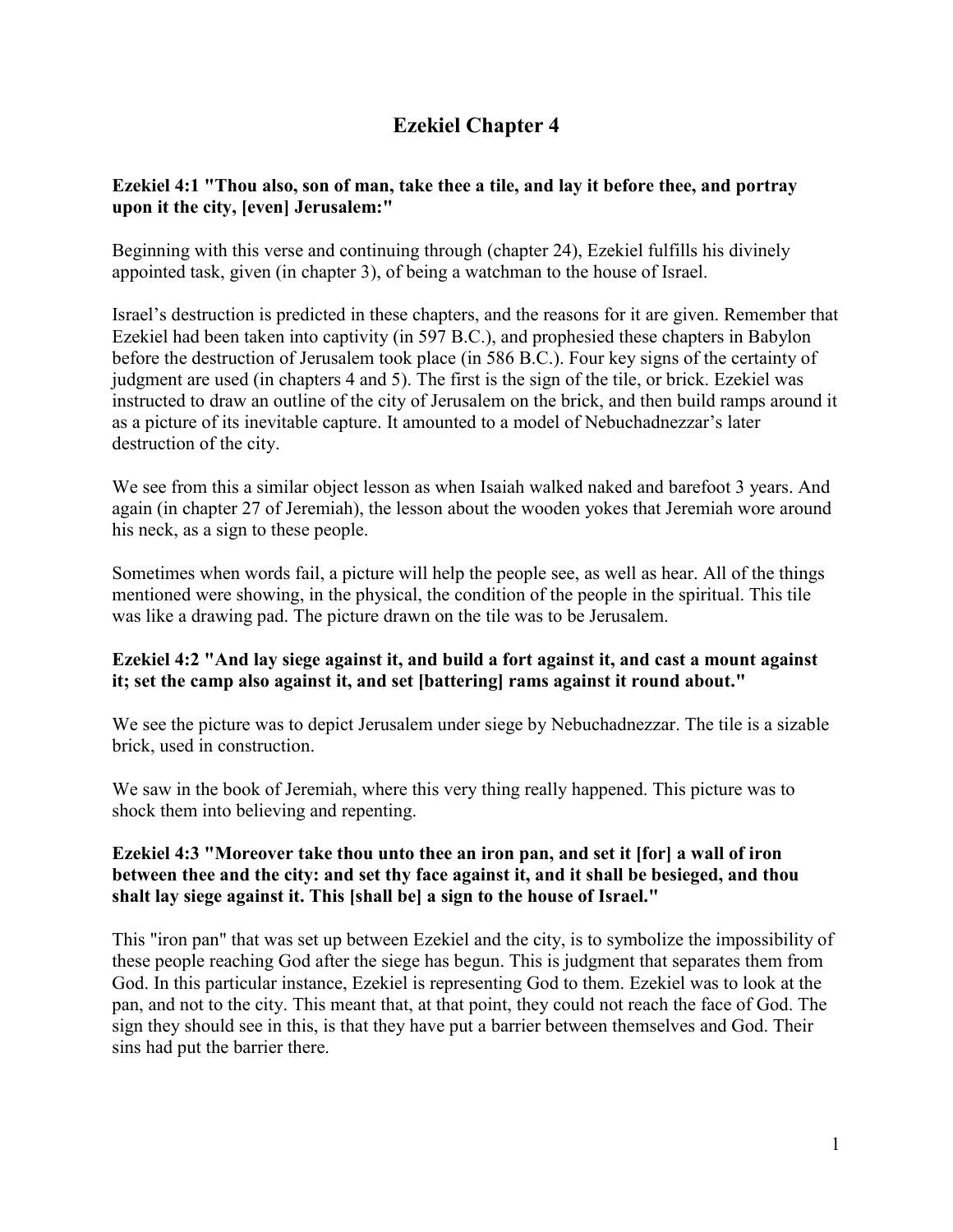# **Ezekiel 4:4 "Lie thou also upon thy left side, and lay the iniquity of the house of Israel upon it: [according] to the number of the days that thou shalt lie upon it thou shalt bear their iniquity."**

Lying on his side and likely facing north illustrated God's applying judgment to Israel, the northern 10 tribes.

This is saying that the 10 tribes were even worldlier than Judah's 2 tribes. The left side represented the 10 northern tribes. The fact that Ezekiel lay on his side this lengthy time, shows them a physical picture of what will happen to them in captivity.

Ezekiel's action was not to represent the time of Israel's sinning, but the time of their punishment.

It is not necessary to assume that Ezekiel was in the prone position all the time. It was doubtless part of each day, as his need for preparing food (in verse 9 indicates).

### **Ezekiel 4:5 "For I have laid upon thee the years of their iniquity, according to the number of the days, three hundred and ninety days: so shalt thou bear the iniquity of the house of Israel."**

This act of Ezekiel represented the previous centuries of Israel and Judah's spiritual failure. One day for each year.

As a consequence of His people's idolatry and immorality, divine judgment resulting in the destruction of Jerusalem was at hand.

During the 430 year period (between 1036 and 606 B.C.), when the first of the three groups of Jews were led away into captivity, the nation's history was marred by many evils, which the prophets denounced.

# **Ezekiel 4:6 "And when thou hast accomplished them, lie again on thy right side, and thou shalt bear the iniquity of the house of Judah forty days: I have appointed thee each day for a year."**

The forty year period, especially for Judah, may indicate the worst times under Manasseh's reign, prior to his repentance.

Ezekiel performed this symbolic act (around the year 593 B.C.), nearly 5 years after the second deportation of Jews to Babylon, in which he was taken along with King Jehoiachin (in 597 B.C.).

# **Ezekiel 4:7 "Therefore thou shalt set thy face toward the siege of Jerusalem, and thine arm [shall be] uncovered, and thou shalt prophesy against it."**

"The extended arm that was uncovered" represents the fact that God will reach out His arm against Jerusalem. This is also a symbol for being ready for action, as a soldier would do.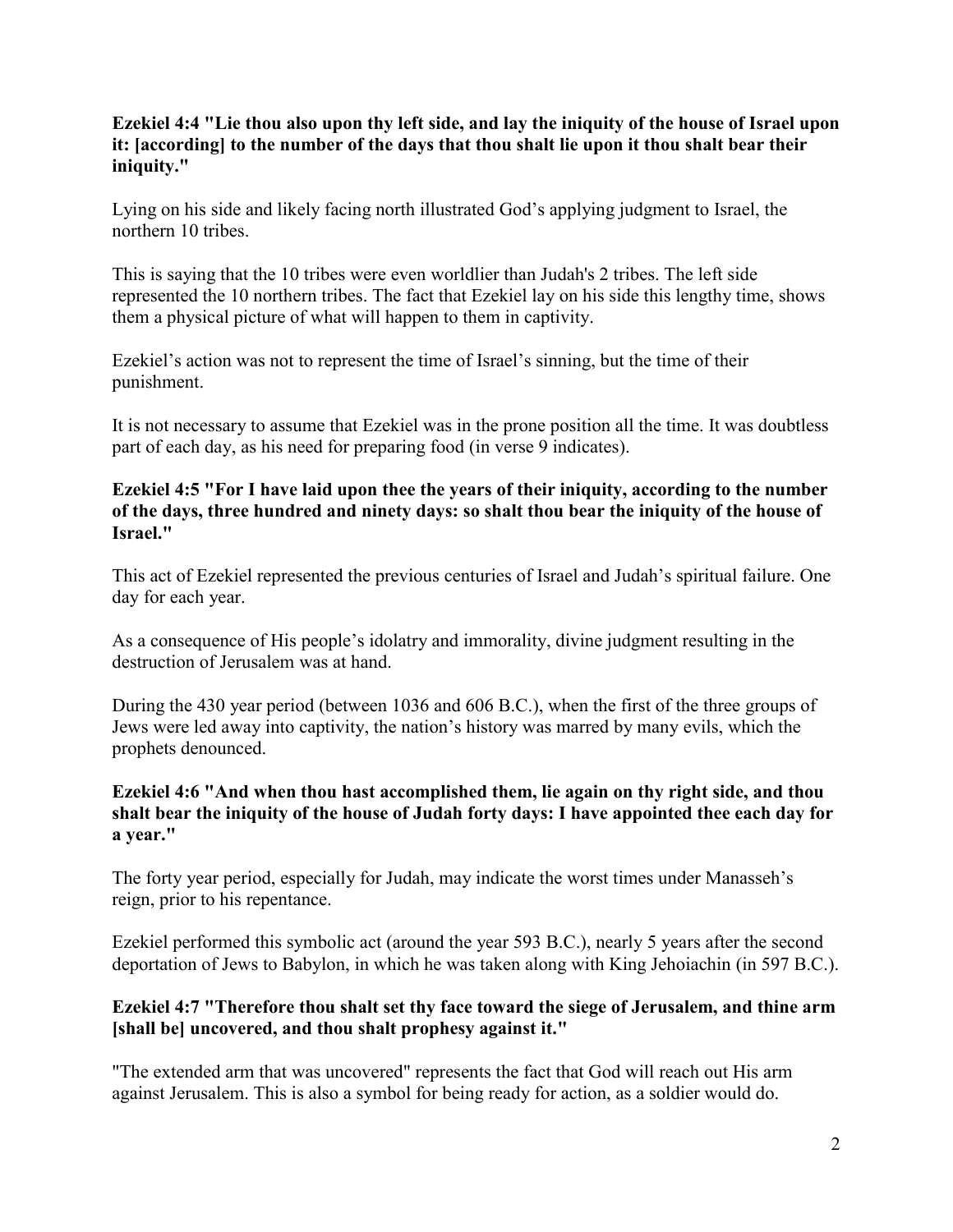#### **Ezekiel 4:8 "And, behold, I will lay bands upon thee, and thou shalt not turn thee from one side to another, till thou hast ended the days of thy siege."**

This symbolizes the impossibility of the Jews being able to shake off their impending judgment. They will have no relief from the siege.

**Ezekiel 4:9 "Take thou also unto thee wheat, and barley, and beans, and lentiles, and millet, and fitches, and put them in one vessel, and make thee bread thereof, [according] to the number of the days that thou shalt lie upon thy side, three hundred and ninety days shalt thou eat thereof."**

This is showing the famine that happens during this terrible 18 month siege of Jerusalem which begins in 587 and ends in 586 BC. He would have to have something to eat, but it would be a very meager allotment. This would be enough to survive on, but nothing else.

The famine will be great during the siege and the scarcity of food during the 18 months made necessary the mixing of all kinds of grain for bread.

## **Ezekiel 4:10 "And thy meat which thou shalt eat [shall be] by weight, twenty shekels a day: from time to time shalt thou eat it."**

The 20 shekels would weigh about 8 ounces. Eight ounces of food is very little for a whole day, but you could survive on it. Meat is speaking of food, not flesh of an animal in the verse above.

# **Ezekiel 4:11 "Thou shalt drink also water by measure, the sixth part of an hin: from time to time shalt thou drink."**

This is to show that there will be a shortage of water during the siege, as well. The water supply will be so short; each drop drunk will be measured.

A hin would be a little less than a quart. This seems to indicate that Ezekiel is to drink about 4 to 5 ounces of water 6 times a day.

# **Ezekiel 4:12 "And thou shalt eat it [as] barley cakes, and thou shalt bake it with dung that cometh out of man, in their sight."**

Generally, they would cook their food with wood chips, but there would be no wood to cook with. This again, shows the severity of the siege. Sometimes on cattle drives men use dried dung of cattle (chips), to cook with. This is not what is spoken of here, but human chips.

Dried animal dung is still used for fuel in the Middle East, but the use of human excrement would be both repulsive and polluting.

#### **Ezekiel 4:13 "And the LORD said, Even thus shall the children of Israel eat their defiled bread among the Gentiles, whither I will drive them."**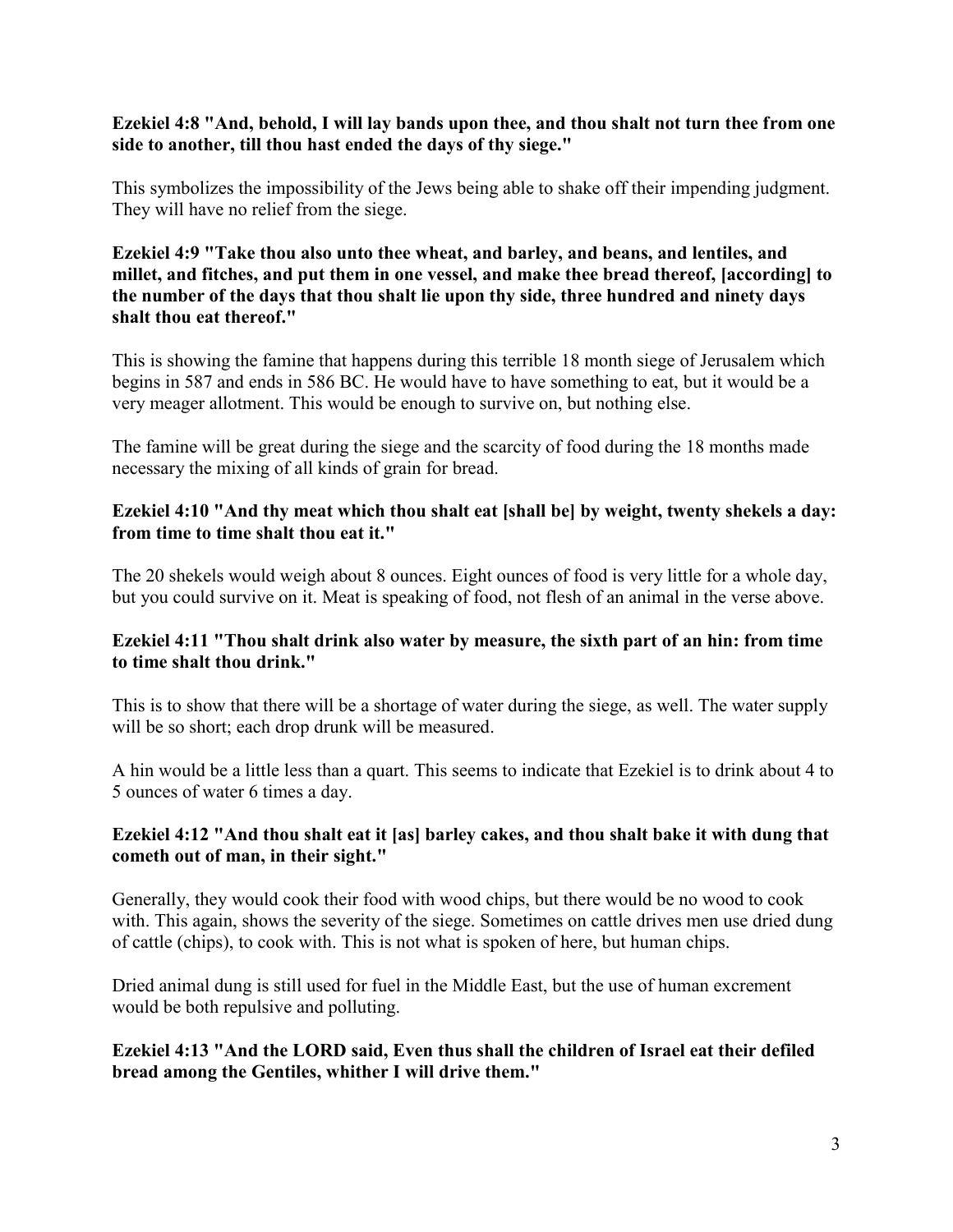Bread was baked on hot stones heated by human waste because no other fuel was available. This was repulsive and polluting and the Lord calls it "defiled bread".

The problem is, in war there is no choice. They were captives. They would have no choice, but to cook with whatever was available.

This is such a change from the bread that fell from heaven to feed them on their way to the Promised Land. They have angered God to the extent, that He will not even provide bread for them.

They will have to get it the best way they can. They will be driven out of their land of milk and honey.

# **Ezekiel 4:14 "Then said I, Ah Lord GOD! behold, my soul hath not been polluted: for from my youth up even till now have I not eaten of that which dieth of itself, or is torn in pieces; neither came there abominable flesh into my mouth."**

This is Ezekiel speaking. He knows the law about unclean food very well, since he is a priest. He had kept God's laws, and he did not want to ruin it here with this abominable food.

#### **Ezekiel 4:15 "Then he said unto me, Lo, I have given thee cow's dung for man's dung, and thou shalt prepare thy bread therewith."**

Ezekiel, like Daniel, had convictions to be undefiled even in his food. God permitted fuel or dried cow chips for cooking his food in gracious deference to His spokesman's sensitivity.

This is to keep Ezekiel from feeling personal guilt from eating defiled food.

### **Ezekiel 4:16 "Moreover he said unto me, Son of man, behold, I will break the staff of bread in Jerusalem: and they shall eat bread by weight, and with care; and they shall drink water by measure, and with astonishment:"**

This is an explanation that the same thing that happened to the 10 tribes, will happen to Jerusalem, as well. There will be a shortage of food and water here, the same as with the 10 tribes. The astonishment will be in the fact that God will not provide food and water for them.

#### **Ezekiel 4:17 "That they may want bread and water, and be astonished one with another, and consume away for their iniquity."**

They were soon to have neither bread nor water in any amount, and they were to grieve over the famine and their iniquity.

The reason for the famine and the shortage of water, is because of the sins they have committed. It will get so severe, that they will do anything to get the food and water they want.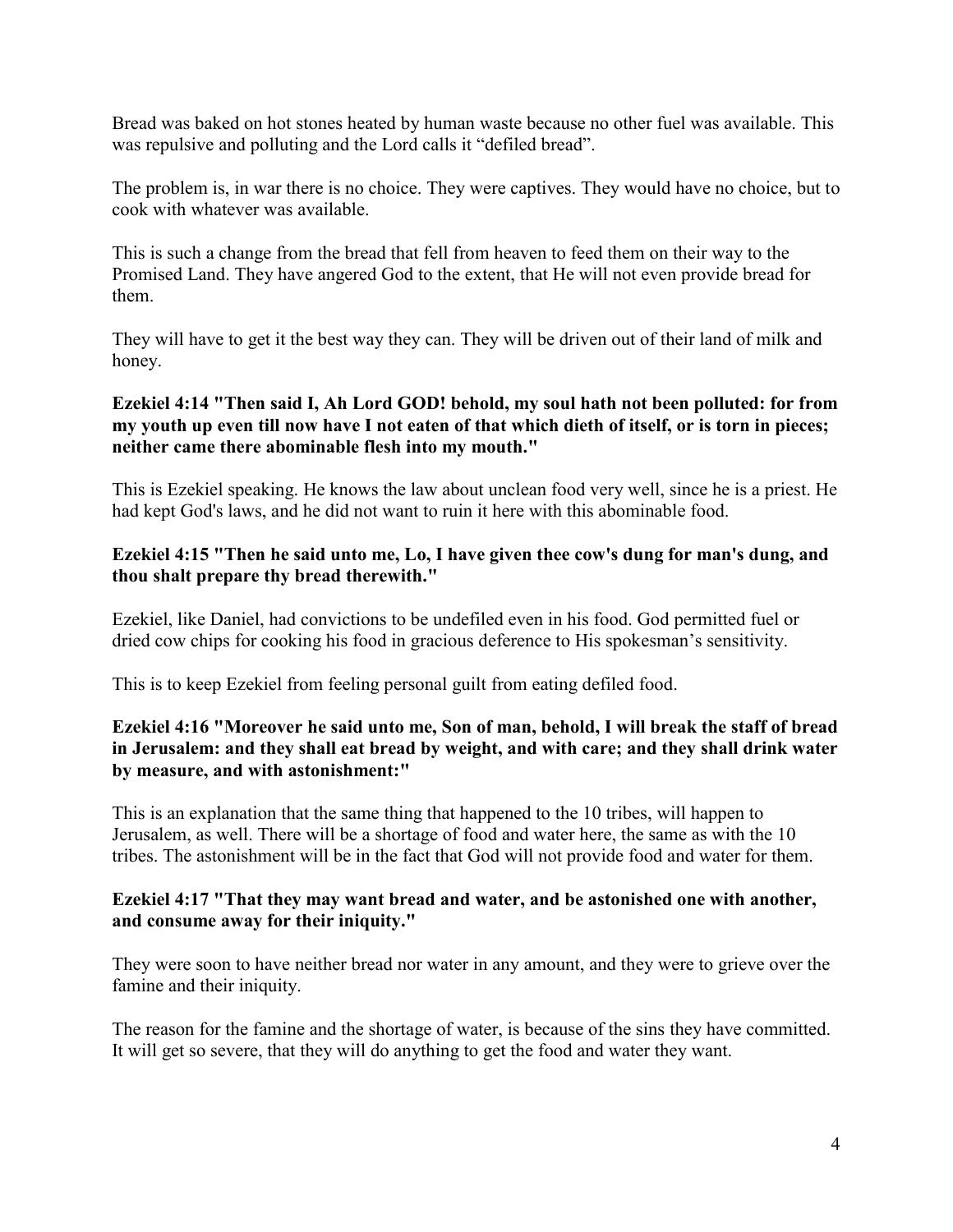This is punishment that comes upon them for the worship of false gods. Many of them will starve to death.

# **Ezekiel Chapter 4 Questions**

- 1. What does God call Ezekiel in verse 1?
- 2. What was the tile like?
- 3. What was he to write on it?
- 4. How long had Isaiah walked naked and barefoot?
- 5. What had Jeremiah done, as a sign to the people?
- 6. What is verse 2 describing?
- 7. What did the "iron pan" symbolize?
- 8. What did lying on the left side symbolize?
- 9. How long was Ezekiel to lie on his left side?
- 10. What did the days he laid on his side symbolize?
- 11. The time was more than than the study of the study of the study of the study of the study of the study of the study of the study of the study of the study of the study of the study of the study of the study of the stud
- 12. What did the right side symbolize?
- 13. Who were represented in this?
- 14. "Forty" is a symbolic time of  $\blacksquare$ .
- 15. How long was Judah actually in captivity?
- 16. What did the "extended uncovered arm" show us?
- 17. Why can Ezekiel not take relief by moving?
- 18. What is verse 9 speaking of?
- 19. How much is 20 shekels of food?
- 20. How much is the sixth part of an hin?
- 21. What was he to bake his food with?
- 22. What one request did Ezekiel make of God?